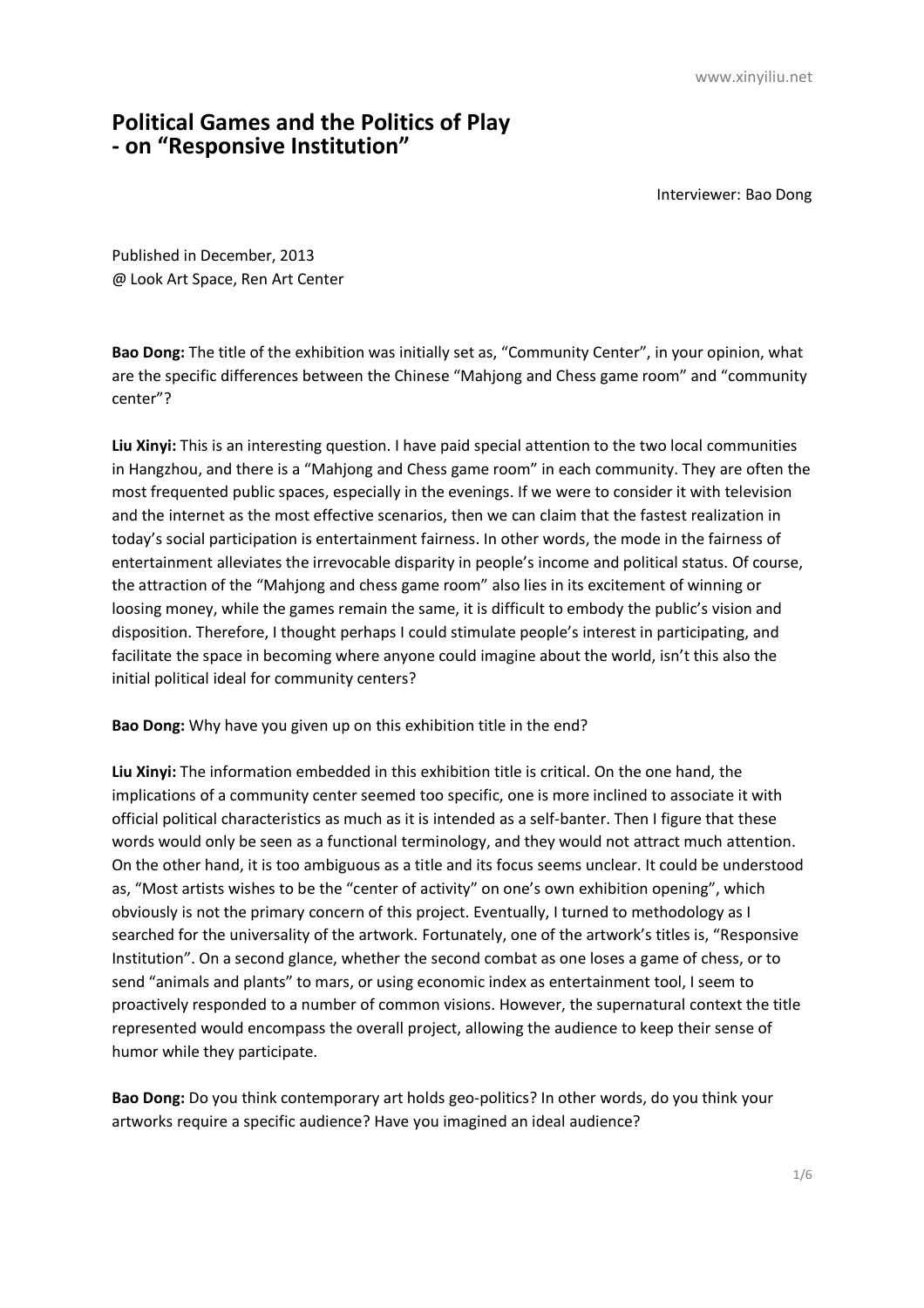**Liu Xinyi:** The geo-political environment for contemporary art largely relies on the ramification of geo-politics. There is sufficient evident to prove that the incessant ideological struggles of the Cold War was almost inseparable from its artists and designers who fought on the visual fields through respective propaganda channels. Providing a rather distant example, if the West has not gained success from the Cold War, then the commodified conceptual art represented by the YBA would not have rapidly earned the appreciations of the capital on Wall Street. The globalized art trade and individualistic values directly ostracized those critical cultural energies within Europe and America. Moreover, the strange façade of allowing to exhibit/permiting to show "contemporary Chinese art" in Western museums and art institutions is another example. Those conservative voices who believe to represent Western interests are supportive of political criticism in the names of art outside of Euro-America regions in their attack of the regional in order to gain advantage in the geo-political discourse, while they adopt an ambivalent strategy towards their struggle in the development of contemporary art within. They censor public resources, demand social responsibilities from artists, and indirectly encourages art to steer towards creative economy. Interestingly, regardless of which art center you are in globally, most artists have to gain their potential to develop by becoming respectable business talent. It is not an overstatement to claim geo-politics as an annotation of contemporary art.

For my own work, as long as the work is assigned with a public property, in other words, shown publically, it would require careful deliberation and interaction with public thinking and such thinking is not entirely utilitarian. I must hypothecize that there are certain viewers who have had profound individual experience in the topics I am engaging them in, and who would not be easily convinced by the artist. There will always be more viewers who have a good understanding of the happenings in the contemporary art practices and who look forward to its development, who has insatiable curiosity to the broad topics of the contemporary. All of these precepts require me to be exigent to my own artwork, especially to open up a path of thinking beyond individual understanding. Moreover, I wish the experiments of my peers and myself would broaden the resources of such "ideal viewer", and we would stimulate the interest of people of various professions, education and economic background, in order to explore and comprehend new perspectives of the myriad world. In turn, this would compliment and challenge my work on an epistemological and conceptual level.

**Bao Dong:** I also think contemporary art in the post Cold War globalization era has entered into a homogenous and dispersed state. One of its characteristics is the abstracted relationship between art and its local experience, where art has been placed in the vacuous environment, such as largescale exhibitions and art fairs, as if all art practices can be gauged over a common denominator. Under such circumstances, I would like to ask whether viewers with specific background would enter your work more effectively than others? Perhaps, they share common social experience or similar standard of intellectual interests as you…

**Liu Xinyi:** The exhibition would nevertheless provide an opportunity for the artist to observe the viewers. It is quite gratifying when one's work would gather thoughts or emotions from others. I have noticed that being constantly online allows art viewers of my generation to switch to their roles of self-media in the art scenes. This would allow them to consciously look for the various details used to criticize the intent of my work; and those who have had experiences of living abroad are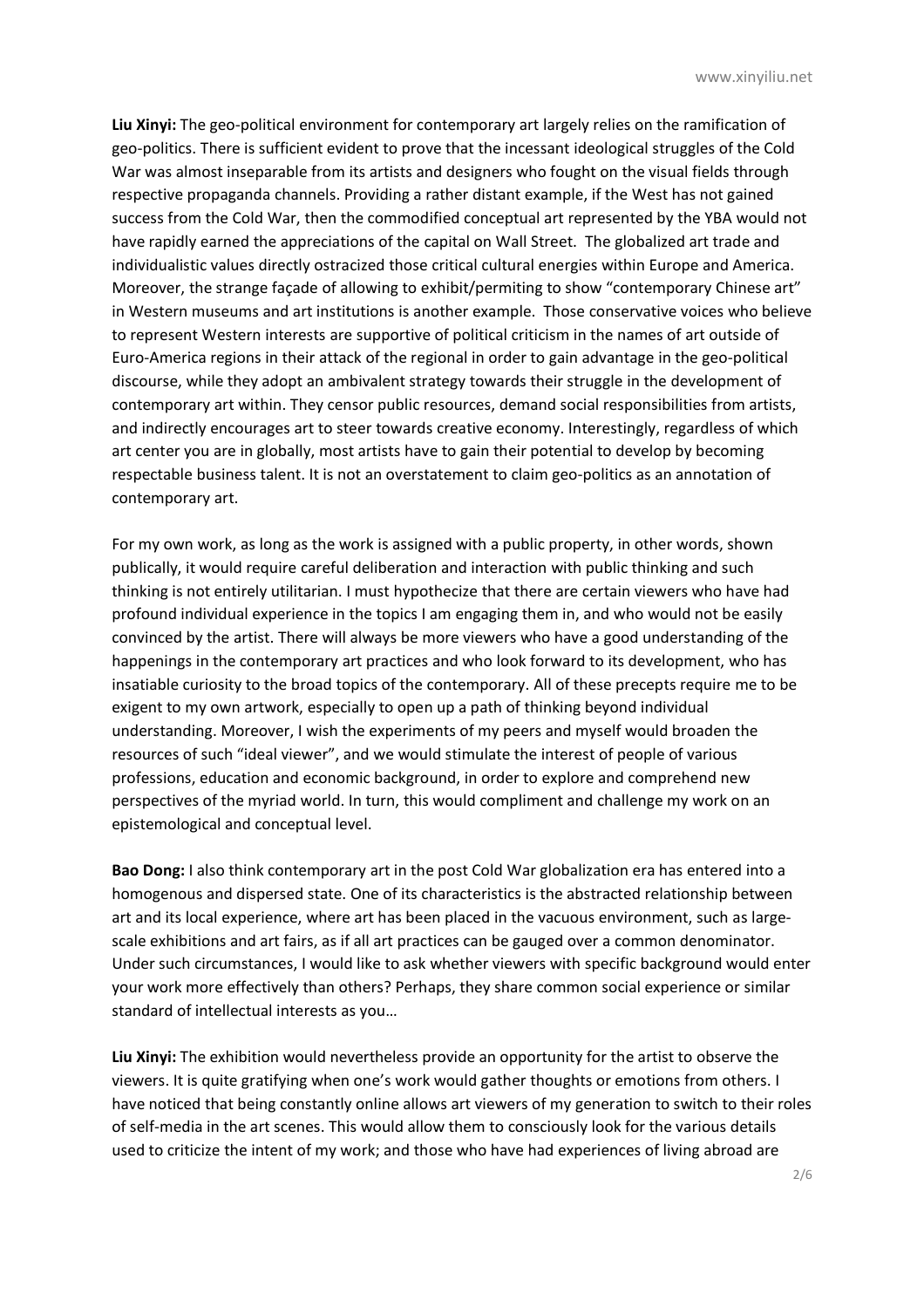more willing to exchange or rant on our common experiences; as for the collectors and curators, on the one hand, they hope the artist would talk about their ideas with passion, on the other hand, they are more reserved with their thoughts due to various reasons; moreover, there has been multiple occasions where the workers would rant about their rather cruel yet sensible understanding of my work. Those viewers of various backgrounds have shared with me senses and judgment from multiple social tiers, and their feedbacks are meaningful references for my works in the future. Whether I am concerned with who is the more ideal or effective object, is like the artist discussing the utilitarianism in balancing one's career, I would rather leave the discussion to the bystanders.

As for the global homogeneity, I think it's a temporary outcome of the capitalist chase. The developed nations represented by the G7 were the first to internally assimilate, and those so-called international cities scattered outside of this club, from time to time, behind their superficial and mode of urban tendency, one would spot the "eye-catching" cultural barriers. Even though the power holders of urban management aim to control and persist the top down systematic reform and cover-up, however their "shaky foundation" leave the project progress lagging behind the expectation to "globalized" expectation. Even though the progress of global aesthetics seem to have taken dramatic measures since the eruption of the financial crisis, yet there has not been a contender that would compete with it in the visual world, so the construction goal in people's mind would only rely on the nearly hypothetical industrial social vision. Perhaps such strange situation would engender new meanings through the efforts of today's generation in a decade, just as time would possibly provide those beyond the "effective figures" many changes.

**Bao Dong:** In "Second Strike", why have you chosen International chess, rather than Chinese chess or the game of go?

**Liu Xinyi:** it was a difficult choice to make between the game of Chinese chess and International chess. Whether the context of the River of Chu and Han borders in the Chinese chess game or the King and Queen of the international chess, are both referential systems of ancient political separations in China and Europe. The reluctant singular term of the world has not been pertinent for a century, it seems that no one is interested or has the ability to create a fair game that summarizes the various traditions of warfare. And inventing a game that no one knows how to play rejects possibilities of participation. In the end, I decided to combine the characteristics of the visual and rules of the international chess. The grid board without borders can be "open", and the malleable black and white chess pieces are symbolic, moreover, the rules of international chess allow for more possibilities of draw. These characteristics are comparable to the strategic stalemate of the major powers today.

**Bao Dong:** Since these works are highly participatory, so I imagine you would choose the ones with easy access. In the 798 exhibition environment, compare to Chinese chess, there are a lot less people who know how to play international Chess. Or, you don't require actual participation, but to use the game to provoke a kind of participatory imagination, in other words, you are more interested in the conceptual efficiency, rather than the social impact of the artwork?

**Liu Xinyi:** How would one define actual participation? For the artist, it implies to open his context of thinking to the worldly ideas radically, while he takes risks. In comparison, according to the logics of everyday behaviors of Chinese people, the matters of art seem hypocritical. Without causing too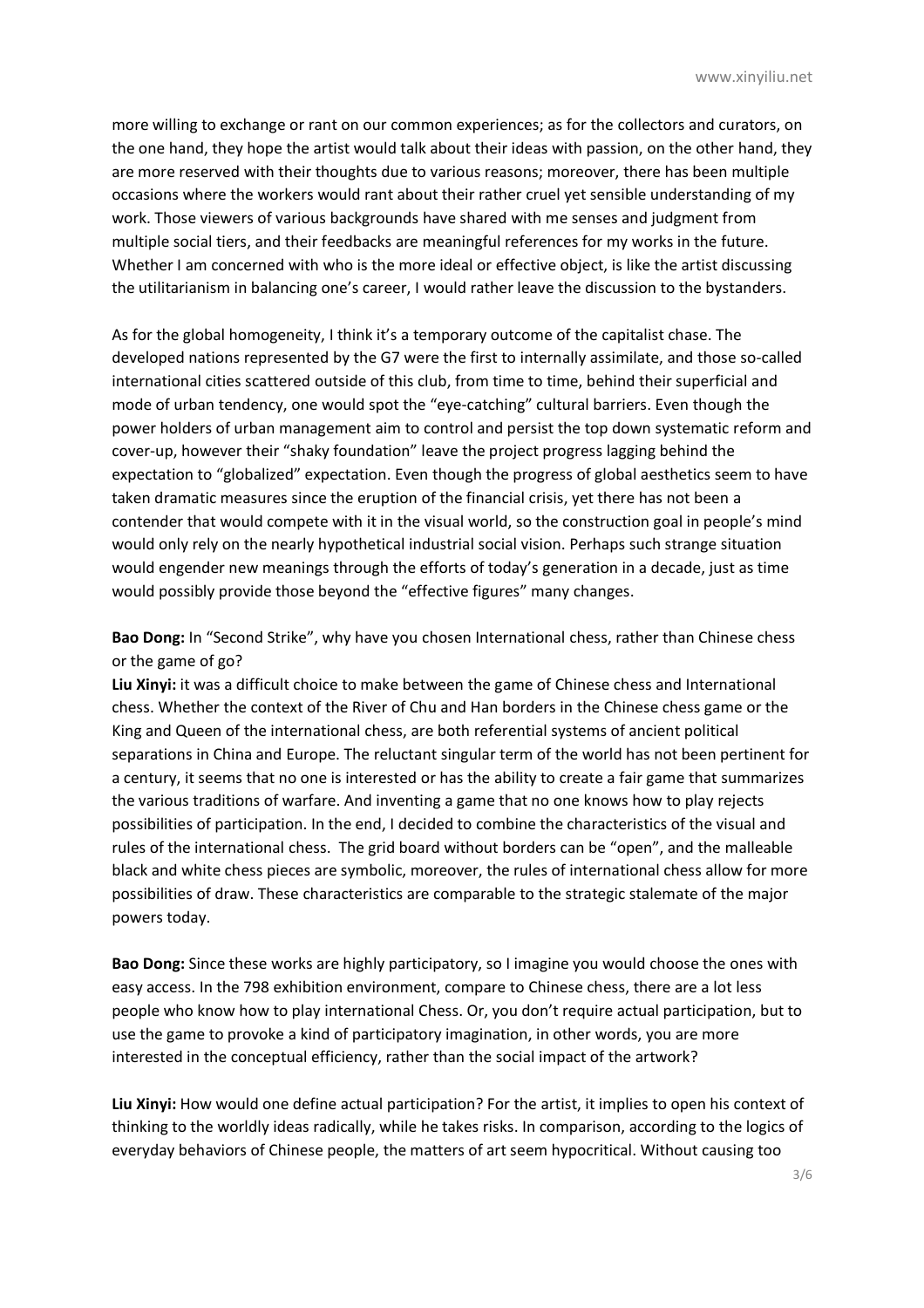much effort from the viewers, the expected social context of the exhibition would be habitually replaced by consumer logics. Moreover, the bodily participation in artistic projects is a relatively uncontrollable detail, as much as I wish my artwork would not favor the identities of the viewer. At the same time, I am also not enthused to equate my project as to the setup of the game room. Such contradiction may only be bridged and circumvented in the gained techniques in further practices.

Conceptual efficiency may be trained control, it depends on whether the artwork is tenable within the system. I have yet to witness that the intrinsic capacity of the artwork exceeds its symbolic implications, even its social significance is also generated from symbolism. Beuys' social sculptures can be said as the conceptual combination of both artistic and political practices, until this day, it remains as a discussion in the artistic context that continues to expand into sociological and political disciplines. In my practice, I can only prioritize the efficiency of the artwork, while not giving up on the possibilities of expanding on its social impacts.

Our conceptions make us inclined to believe in the social impact of culture by relying on texutal or the artwork's inherent ethical power and knowledge, and by which to achieve its broad dissemination. However, art in the supply-greater-than-demand phenomenon of the industrial society demands scrupulous strategy and ability of control, that would wisely transfuse interesting information through social channels. Thus far, the most mature and effective channel is the media, and the self-media model on social media is an even more subversive platform adopting the vivid voices of the masses to defeat the myriads of intellectuals' envious fields of commentaries. The essence of social impact that the artists expect is still cultural elitism, how would one adroitly participate into the competition of future discourse is the challenge that is imminent to my generation of artists.

**Bao Dong:** What is your opinions on the difference between entertainment and game?

**Liu Xinyi:** My understanding of entertainment is a repetitively tested response of audiences' interest. Television programs, films and the internet games as representatives of the entertainment industry are keen to evaluate whether their product is attractive enough to guarantee sustainable profit for the industry. Behind the entertainment is the entertainment industry, the prioritized economic goals of the provisional system of mass culture. The nature of the business of this industry allows the outcome of the entertainment to be quantifiable through summarizing technical factors and adjusting strategies to increase productivity. A counter example is, if I were to describe the entertaining factor of certain people and their profession, there would definitely be a degree of biting criticism, because entertainment is generally referred to the tricks in pseudo-cultural products, which is difficult to be separated from commercial interests.

Although gameplay may also be used to describe individual or group engaged business, however, the intrinsics of gameplay is largely referring to the self-initiated activities. The social function is not its primary motivation. The activities are considered with game components, its participants would seem more serious, moreover, its emphasis would not lay on individual responsibility and significance. For instance, playing chess and fishing. And those who are obsessed with social functions are usually considered to score off people. If we compare it to entertainment, the main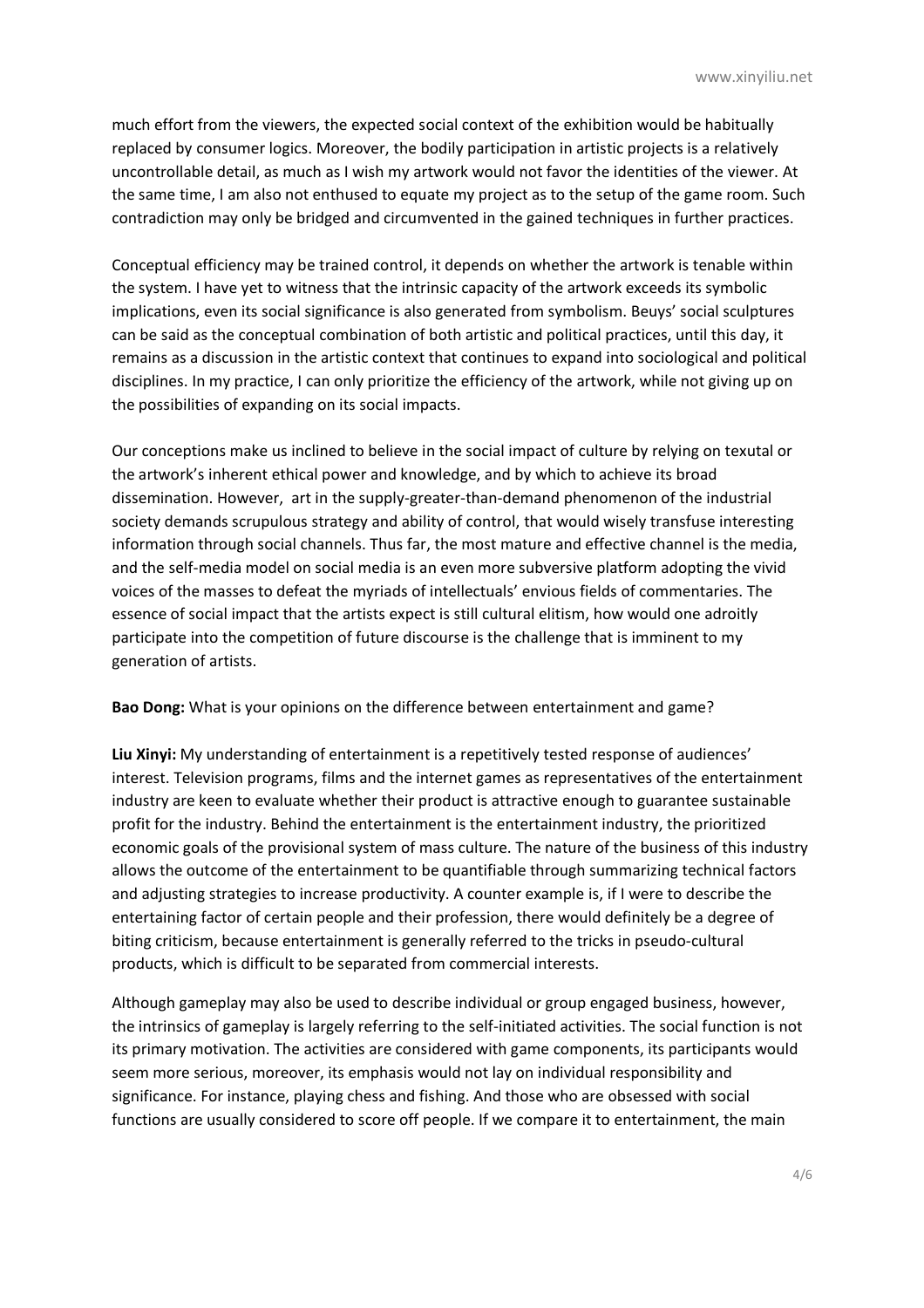difference would be that the game engenders aimless and subjective experience, and there is no standard in its estimation, but to refer to the participants' subjective experience.

Concerning these two aspects, I am not going to comment on my own practice. But let me go off on a tangent, presenting a situation with more complex motivations, that is, the artist's tendency to "self-entertain". Even though the viewers are willing to see art as comparable to a game, but pure games are inconsiderate of those beyond its participants, which creates an enclosed and selfefficient world. This contradicts with the art system's emphasis on sharing, dissemination and abstraction to cultural values. The unwillingness to share with others also suggests one's rejection to systematic evaluation. However, the proposal of "self-entertainment" has more or less revealed the participants' psychological expectations within the small circle, even thought it might be melancholic, or humble and cautious. The focus of "self-entertainment" lies in its expectations in the outcome. It can be both a low and high expectation, which depends on the phase of the artist's career and his understanding and attitude of the contemporary art profession. The experientialist of entertainment is entirely appropriate to promote artistic creativity to wider reaches, while the artist may be destroyed by his own desires and the industries' repetitive testing. It is only once the artist has found the equilibrium between the entertainment and game factors, would he have the opportunity to be consider as an exception of the industrial society. Thereafter, would he continue to work towards gaining his own rights of the gameplay.

**Bao Dong:** In this exhibition, as well as in many of your previous artworks, you have adopted game factors in dealing with popular international political topics – at least on a middle class and epistemological level. There are many components of toys and small games, at least from what I remember, "the grippers", "the fortune cats", "gem puzzle", and for this exhibition, "darts", "chess", "draw". I even think these political topics are excuses for these games, like the game on the smart phone, "Save the World", where the players are only concerned whether the game is fun to play or not, rather than thinking about its background story. Of course, for you, it is not critical whether the games would be played or not, but the intellectual interest behind the games, political topics has provided a stage for intellectual interests.

**Liu Xinyi:** I am truthfully concerned about politics. Without boasting in changing the world, at least I would make an effort to follow up on the worldly changes and its developments. If I would offer expanding ideas on these issues in my own practice, at least I have emancipated myself from the rigid logics of knowledge that can also be quite satisfying.

It is not difficult to under the trends in international political issues, the development of China is its essential condition, but the direct causes are discourses made by various media. International politics may be distant from most Chinese' actual political experience, and it would seems rather elite and safe to discuss it. I have occasionally overheard many middle-age intellectuals or businessmen in heated discussions of international situations, what surprises me was the content of their discussion is basically repeating those popular commentaries by various mainstream media, even the language they use are not interesting.

The fundamental reason behind such phenomenon should be blamed on the interests groups of world powers, not only tabloids continue to emerge and shortcomings are exposed, what is critical is